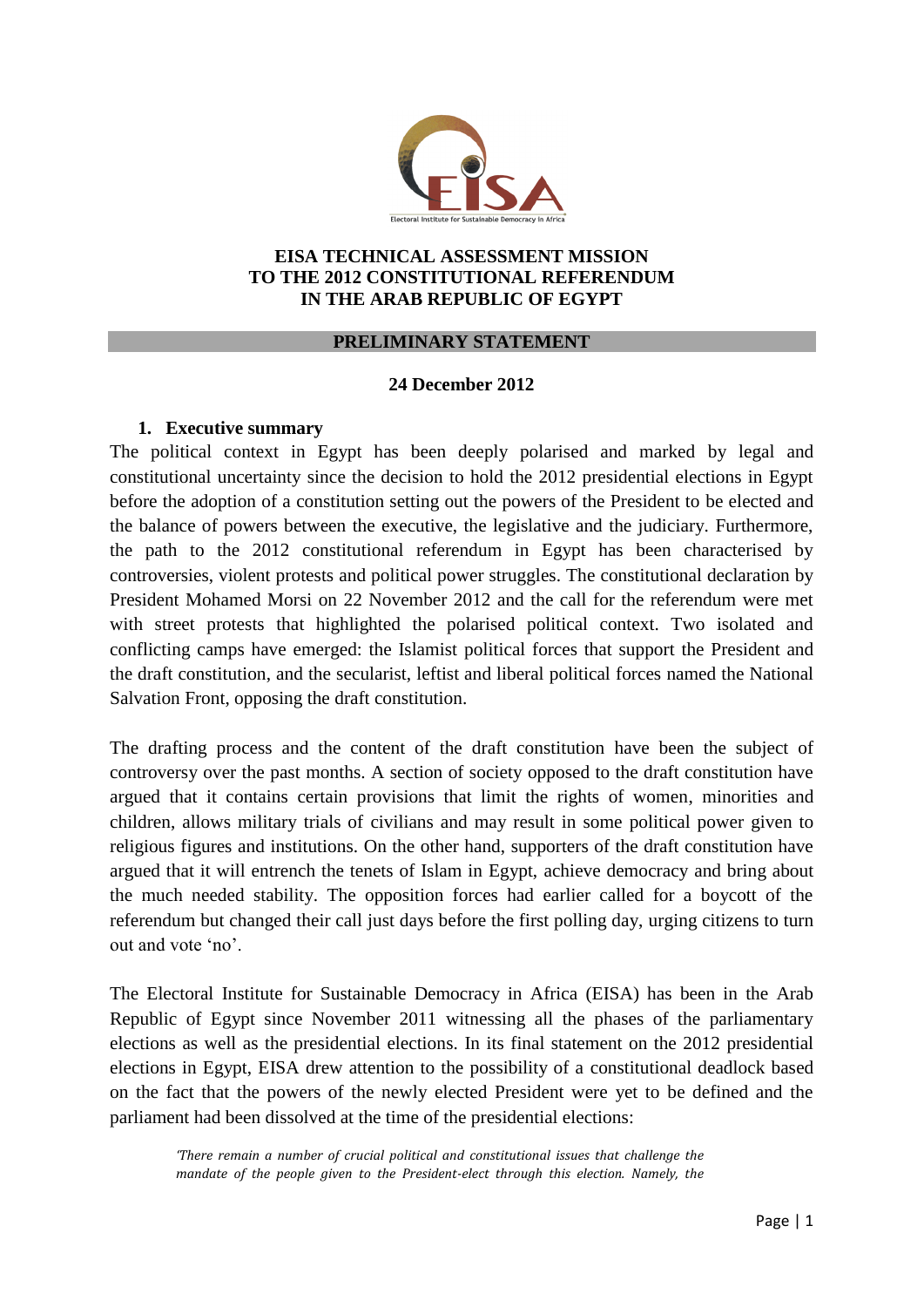*absence of a constitution and a parliament, and the temporary devolution of legislative and key executive powers to the SCAF through the supplementary Constitutional Declaration issued on the second day of the election. The Mission therefore expresses its hope that the people of Egypt, under the leadership of the president-elect, will work constructively towards an inclusive and transparent constitution drafting process.' 1*

EISA recognises the fact that as a constitution drafting process is a key element of the democratisation process, it should have been an all inclusive and consensus-based process to ensure that the fundamental law of the land enjoys the support of the large majority of the population. On the other hand, the Institute notes that several key provisions in the constitution will only be implemented after a substantial law making process is carried out. While the lawmaking process can be seen as another chance for pro-government forces to consolidate their positions, this can also offer an opportunity to the opponents of the constitution to meaningfully influence the legal framework, provided that they are well organised and win seats in the new national assembly. More importantly, the law-making phase offers an opportunity for more interaction among parliamentarians from across the political divide with a view to shaping the country's constitutional and legal framework in a consensual manner. Therefore, in recognition of the fact that the passage of the constitution is not the end of the political process but the beginning of a new phase of Egypt's democratic development, an EISA Technical Assessment Mission was deployed to the constitutional referendum that took place on 15 and 22 December 2012. The deployment of this Mission builds on the Institute's assessment and documentation of the transition process which it commenced in November 2011 as well as the sharing of best international electoral and democratic practices.

The late accreditation granted to international witnessing groups by the Egyptian electoral authorities limited the EISA Mission's ability to follow all the phases of the referendum process. Nevertheless, the EISA Mission was able to witness the polling days of the referendum and meet with key stakeholders. The Egyptian legal framework governing the referendum, the African Charter on Democracy, Elections and Governance, the African Union Declaration of the Principles Governing Democratic Elections in Africa, the Declaration of Principles on International Election Observation and the Principles for Election Management, Monitoring and Observation (PEMMO) served as the basis for the Mission's assessment of the constitutional referendum.

EISA's preliminary assessment is that though the referendum was conducted within a context of political polarisation, Egyptians were largely able to freely go to the polls to express their will. However, the current polarisation in the country is likely to adversely impact on the socio-political environment that emerges from the referendum unless Egyptian political leaders shift towards more consensual politics.

After witnessing both phases, the Mission stayed in the country to witness the finalisation and announcement of results. Notwithstanding the shortcomings outlined above, the EISA Mission reached the conclusion that Egyptians were given an opportunity to express their will

1

 $<sup>1</sup>$  EISA EWM's statement on the post-election phase-28 June 2012,</sup> [http://www.eisa.org.za/P](http://www.eisa.org.za/)DF/egy2012eom15.pdf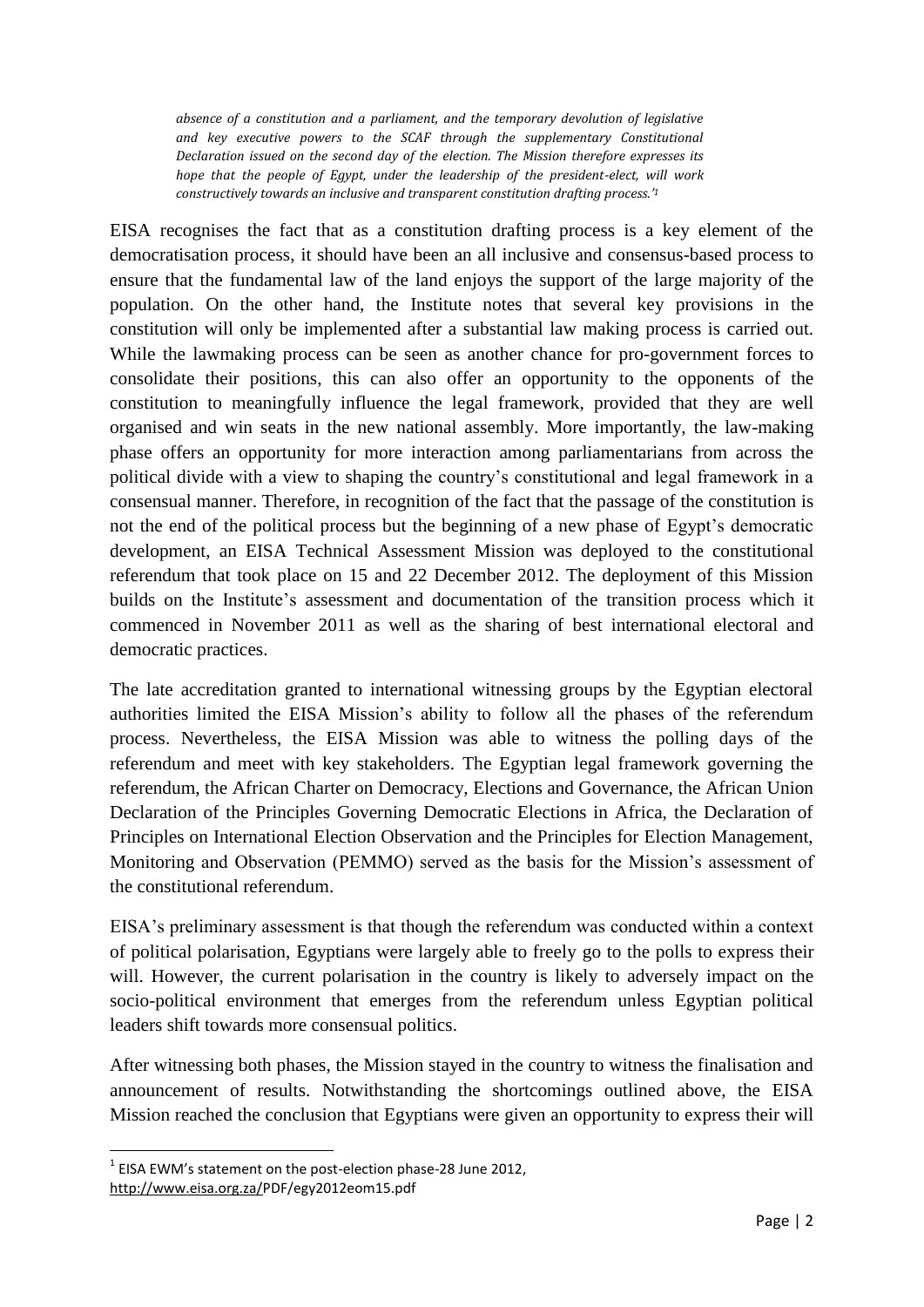on the draft constitution through the ballot on 15 and 22 December 2012. However the prevoting atmosphere was characterised by tense political polarisation and violence.

## **2. Mission Composition**

Under the leadership of Ms Ilona Tip, the Operations Director of EISA, the Mission consisted of 13 witnesses drawn from the following African countries: Côte d'Ivoire, Democratic Republic of Congo, Mozambique, Nigeria, South Africa and Tunisia.

## **3. Mission Methodology**

In place of a fully-fledged observation Mission, EISA deployed a technical assessment Mission adopting a short term assessment methodology. Due to the late accreditation granted to international witnesses, the Mission's assessment of the referendum was limited to the polling phase of the process.

Members of the Mission arrived in Egypt on 12 December 2012 and remained on the ground until 27 December 2012. Prior to its deployment, the Mission received a briefing on 13 December 2012 covering, *inter alia*, the political context in Egypt, the constitution-making process, the content of the draft referendum and the legal framework for the conduct of the referendum. The Mission deployed seven (7) teams to 11 governorates namely, Alexandria, Assiut, Aswan, Cairo (three teams) and Sharquia during the first phase of the process. During the second phase of the process, EISA witnesses were again deployed in seven (7) teams to Fayoum, Giza, Ismailia, Menoufia, Qaliubia, and Suez Governorates.

On polling days, the EISA teams visited a total of 178 polling stations across 11 governorates where the teams witnessed the opening of the poll, the voting and counting processes at the polling stations and the aggregation processes in selected District General Committees. To ensure real time transmission of data collected in the field on election days, the technical assessment teams were equipped with innovative handheld computer tablets.

# **4. Preliminary Findings**

After considering relevant legislation and documentation, briefings by electoral stakeholders during both phases of the referendum, media reports, direct observations made by its different teams deployed on the ground, and basing its findings and recommendations on guidelines contained in the aforementioned instruments, the EISA Mission has made the following preliminary findings:

# **4.1. Background and political context**

The political environment ahead of the constitutional referendum was worsened by a number of reasons. Firstly several non-Islamists members of the Constituent Assembly withdrew in protest to some articles of the draft constitution as well as what they termed the Islamists' domination of the Assembly. Secondly, on 22 November 2012 the President of the Republic issued a constitutional declaration granting him legislative powers not subject to any judicial review. Thirdly on 2 December 2012, protesters blocked judges from entering the building of the Supreme Constitutional Court to hear lawsuits challenging the constitutionality of the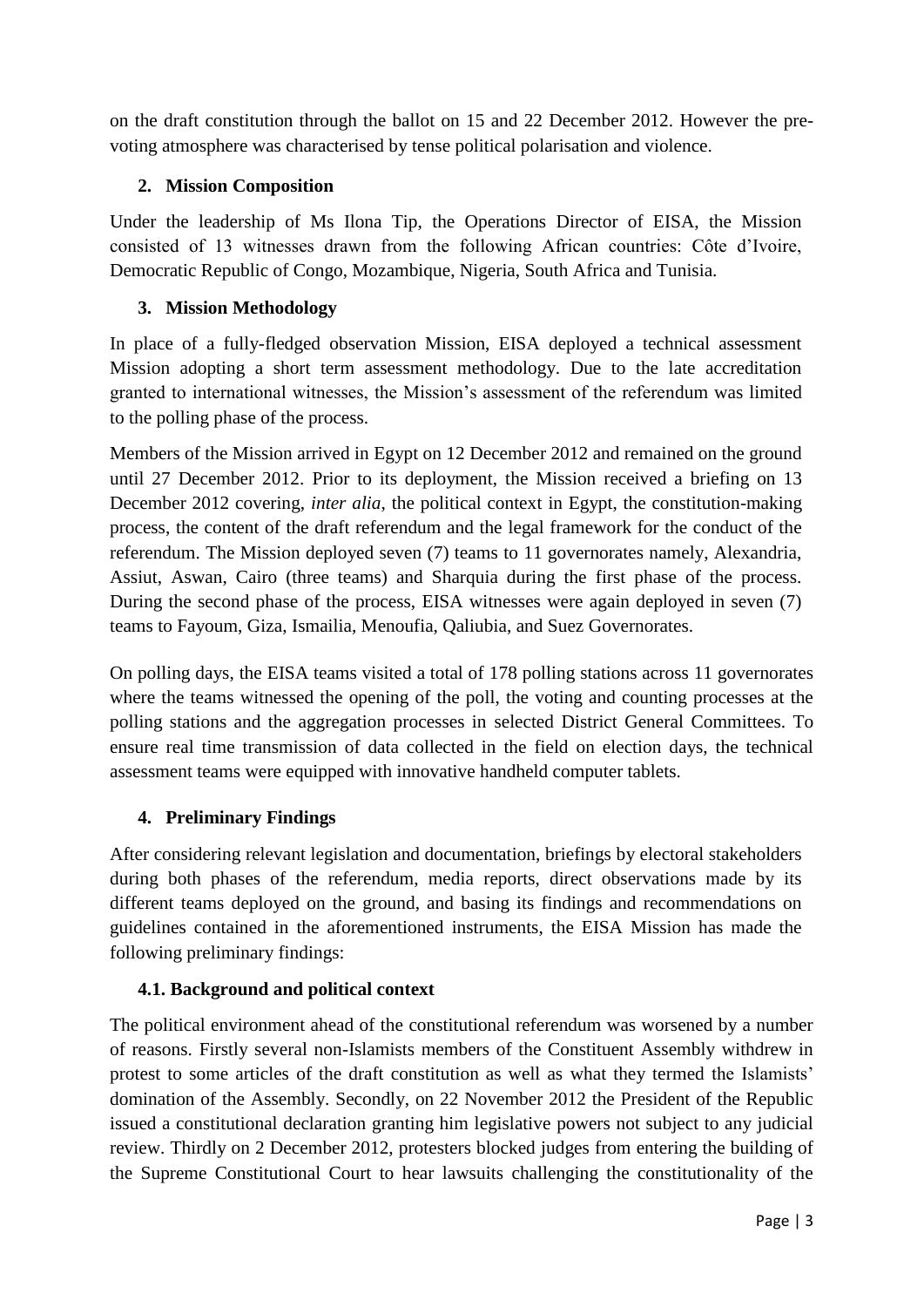composition of the Constituent Assembly and the election of the Shura Council. Therefore, the Mission regrettably notes that the drafting of the constitution was not conducted through a consensual process and that the sentiments about the content of the draft constitution have been split down the same political lines of supporters of the president and the opposition. Weeks of deep polarisation have occasionally and regrettably led to deadly clashes in the country resulting in the President ordering the temporary deployment of the army to protect the polls.

The Mission notes that the political environment after the first phase of the referendum remained tense and there were reports of violence in Alexandria in which 62 people were reported injured<sup>2</sup> on the eve of the second phase of the polling. The Mission also noted the massive deployment of military and police personnel in the streets of major cities where EISA witnesses were deployed during this period. EISA witnesses also observed the campaigns by political parties in the period between both phases.

## **4.2. Legal framework governing the constitutional referendum**

The 2012 constitutional referendum was governed by a set of laws and regulations, the most significant being: the Constitutional Declaration of 30 March 2011 and its decrees and amendments issued by the SCAF and the Law No73 of 1956 on the Exercise of Political Rights and its amendments. The Mission notes that the legal framework in Egypt guarantees basic rights and freedoms including the right to vote in elections and referenda. It also provides for the conduct of regular elections and referenda managed by an electoral authority.

According to Article 3 of the Law No73, referenda in Egypt are conducted under the supervision of the Higher Elections Commission (HEC). The HEC is composed of members drawn from the judiciary namely:

- The Head of Cairo's Court of Appeals, who chairs the commission,
- The two most senior heads of the Court of Cassation,
- The two most senior heads of the State Council, and
- The two most senior heads of the Court of Appeals, next to the head of the Court of Appeals.

The HEC is responsible for the conduct of the entire process, including the database of eligible voters, appeals to the process, investigation of any complaints or allegations and announcing the final results. The disagreements and controversies that preceded the referendum also impacted on the work of the judiciary, such as some judges and prosecutors declining to supervise the referendum, thus compelling the HEC to conduct the polls in two phases.

The Mission noted that the conduct of the polls in two phases, with a week in-between, could have impacted on the outcome of the process. Even though the HEC did not publicly announce the results of the first phase, as the information was in the public domain it could have affected the way in which voters voted in the second phase.

 2 *The Egyptian Gazette,* 23 December 2012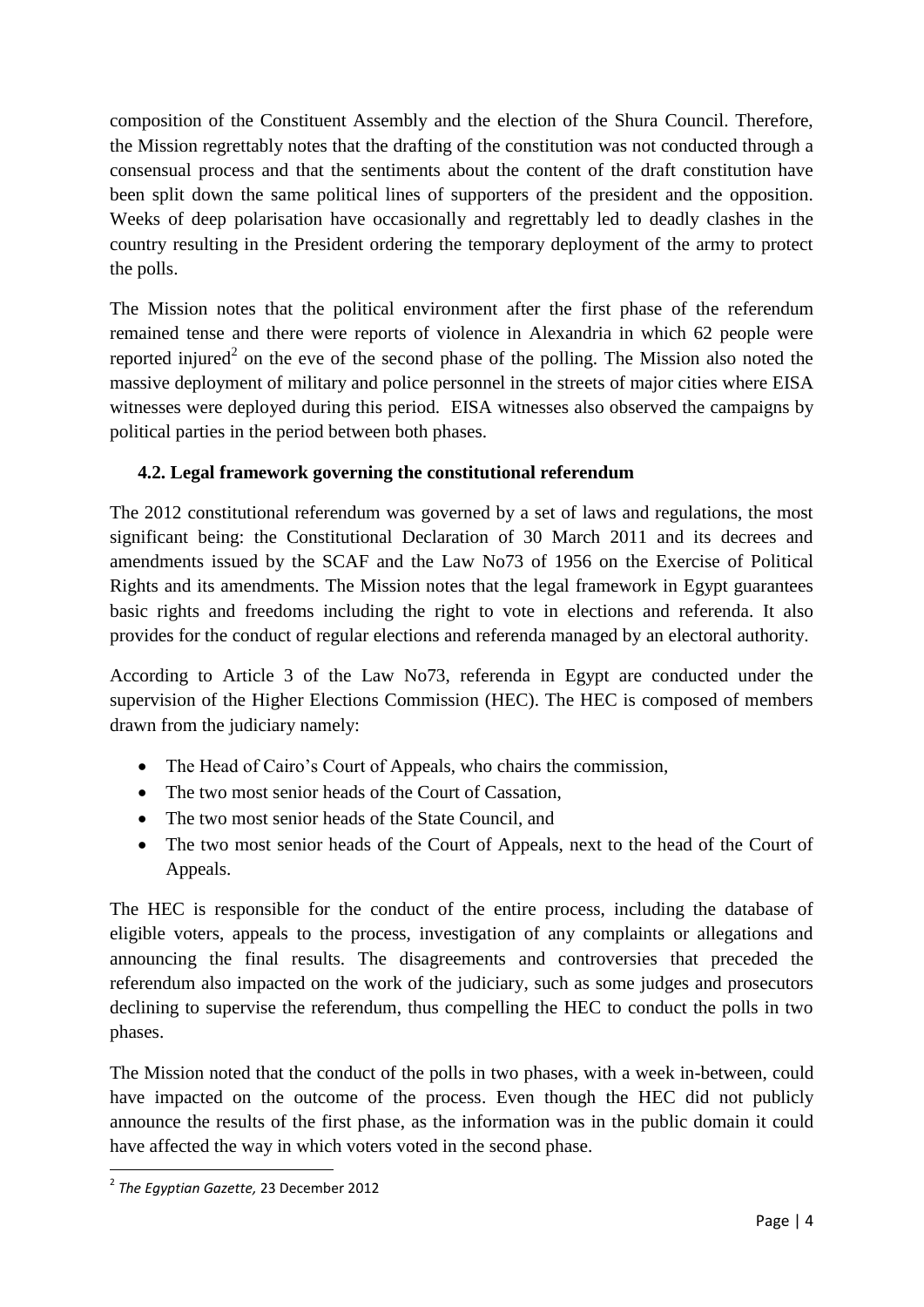## **4.3.Polling day findings 4.3.1. Opening of the poll**

The Mission notes that 57% of the polling stations visited by EISA teams opened slightly later than the official opening time, with most of these stations opening about half an hour late. It was also noted that independent witnesses (citizens' groups and international groups) and polling agents were granted access to witness the opening procedures; this was an improvement on the presidential elections. The Mission further notes that the opening procedures were conducted largely in a transparent manner and in compliance with the stipulated procedures.

### **4.3.2. Ballot and election materials**

Election materials were in adequate supply throughout the day in all the polling stations visited by EISA teams. The Mission notes that there were inconsistencies in the sealing of ballot boxes as some boxes had the incomplete number of seals ranging from two to three seals, despite the provision of four seals per box by the Commission.

The Mission was also alerted to the fact that the design of the ballot used for out of country voting was different from the design of the ballot for in-country voting. The in-country ballot had the circle for 'Agree' on the right side (blue) and the 'Disagree' (brown) on the left side while the design was the other way around for out of country voting; this had the potential to mislead some voters.

### **4.3.3. Polling stations**

Polling stations were located in neutral public places, mainly at schools. The Mission also noted that voters were aware of their allocated polling stations as there were few cases of voters being turned away from polling stations where they were not allocated.

29% of polling stations by EISA witness teams were inaccessible to the aged, expectant mothers and persons with disability as they were located upstairs. Furthermore, the Mission noted that stations were heavily crowded as the average number of voters allocated per polling station in the places visited was 4428. Some polling stations were located in cramped spaces such as classrooms, which made it difficult to lay out the stations in a manner that guaranteed the secrecy of the ballot and for easy flow of voters. This was the case in 13% of the stations visited.

### **4.3.4. Polling staff**

The Mission noted that there was no standard number of polling staff on duty on both days of polling. The number of staff on duty ranged from three to eight in the polling stations visited. In some stations it was noted that polling officials had to take on dual responsibilities of issuing ballot papers and verifying the identity of voters, this contributed to some of the irregularities observed in the process as officials were overwhelmed. Regardless of these challenges, the Mission noted that polling officials conducted the process with a good level of familiarity with the process.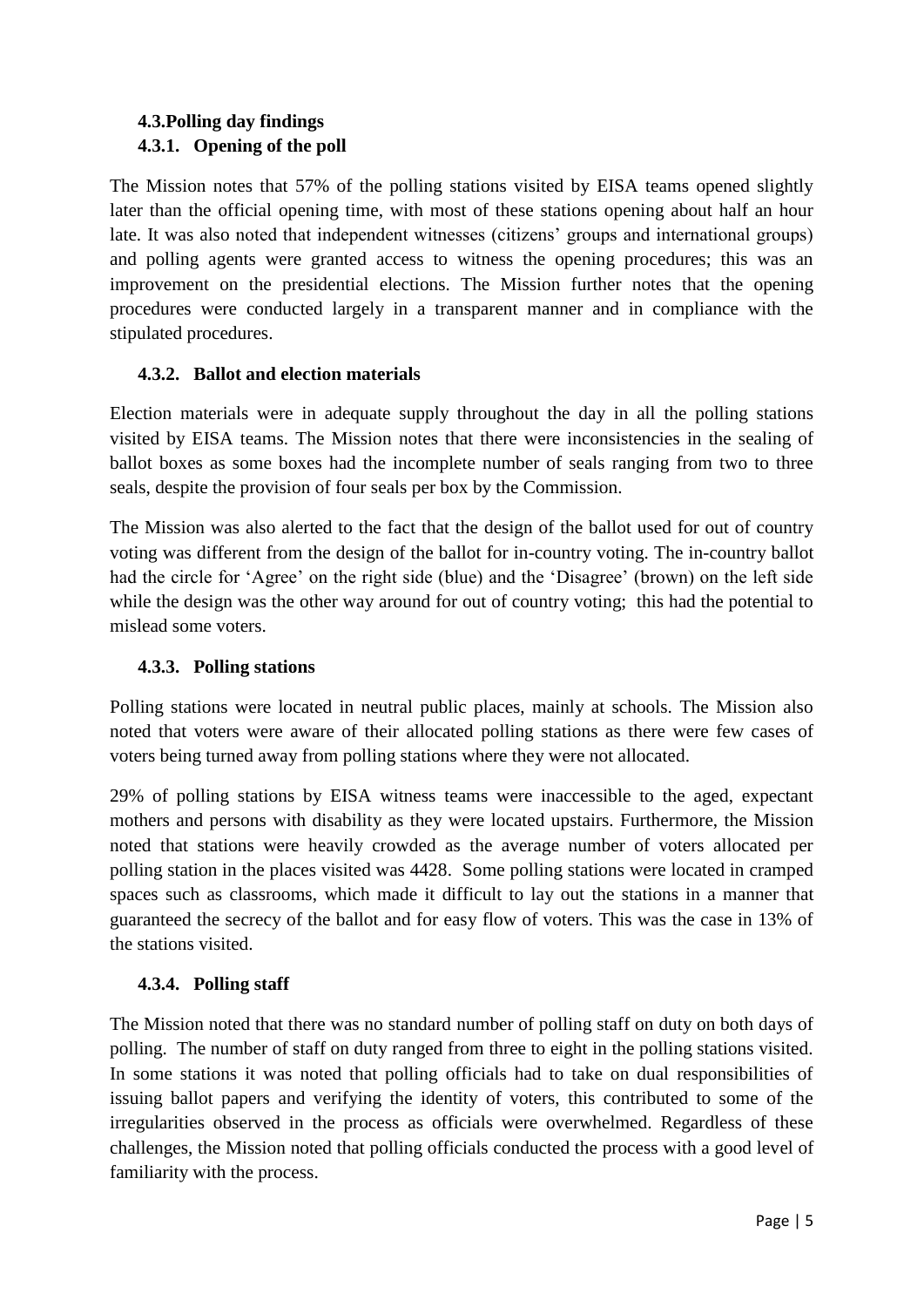As was the case in previous elections, the Mission noted that polling officials were not easily identifiable.

### **4.3.5. Security personnel, political party representatives and independent witnesses**

The presence of security personnel was noted in all polling centres visited. The Mission also noted the efforts of security personnel to maintain order at the polling centres. However, during the first phase, there were few instances where local journalists were denied access to polling centres by security officials.

The EISA Mission also noted the presence of citizen witnesses at some of the polling stations visited. In some polling stations, citizen witnesses were seen assisting polling officials in the conduct of the process. The Mission notes that this contradicts the principle of noninterference that guides the role of independent witnesses.

EISA witnesses noted the presence of political party representatives in a few polling stations visited. Witnesses however encountered a few instances where party agent attempted to influence the decision of voters and in some other cases, campaign materials were placed within the parameters of the polling centres.

It was also observed that the National Council for Human Rights (NCHR) granted the same form of accreditation to both citizen witnesses and political parties. This made it difficult to differentiate these groups of people at the polling stations.

### **4.3.6. Voter's roll**

The Mission was informed that the voter register was revised up until 30 November 2012. It was also noted that a disaggregated copy of the voters' roll for each polling station was available in all the polling stations visited by EISA witnesses. There were a few cases of voters who showed up without their ID cards who were rightly not permitted to vote.

### **4.3.7. Voting process**

The Mission noted that the process was conducted in compliance with stipulated procedures in most of the stations visited. Voters were able to freely express their will without overt intimidation or coercion.

The Mission however noted some inconsistencies with the voting procedures such as the checking of voters for indelible ink before issuing the ballot. There were observed irregularities in the application of indelible ink after casting the ballot in most of the polling stations visited. Specifically, in many polling stations, the application of indelible ink was left to the discretion of voters and the application was done inconsistently with the regulation that requires voters to ink the index finger after voting before leaving the polling station.

It was also noted that in some stations, the ballot was issued without the official stamp of the Electoral Commission or the signature of the Judge. The official stamp is a necessary precaution against unauthorised ballots being placed in the ballot boxes.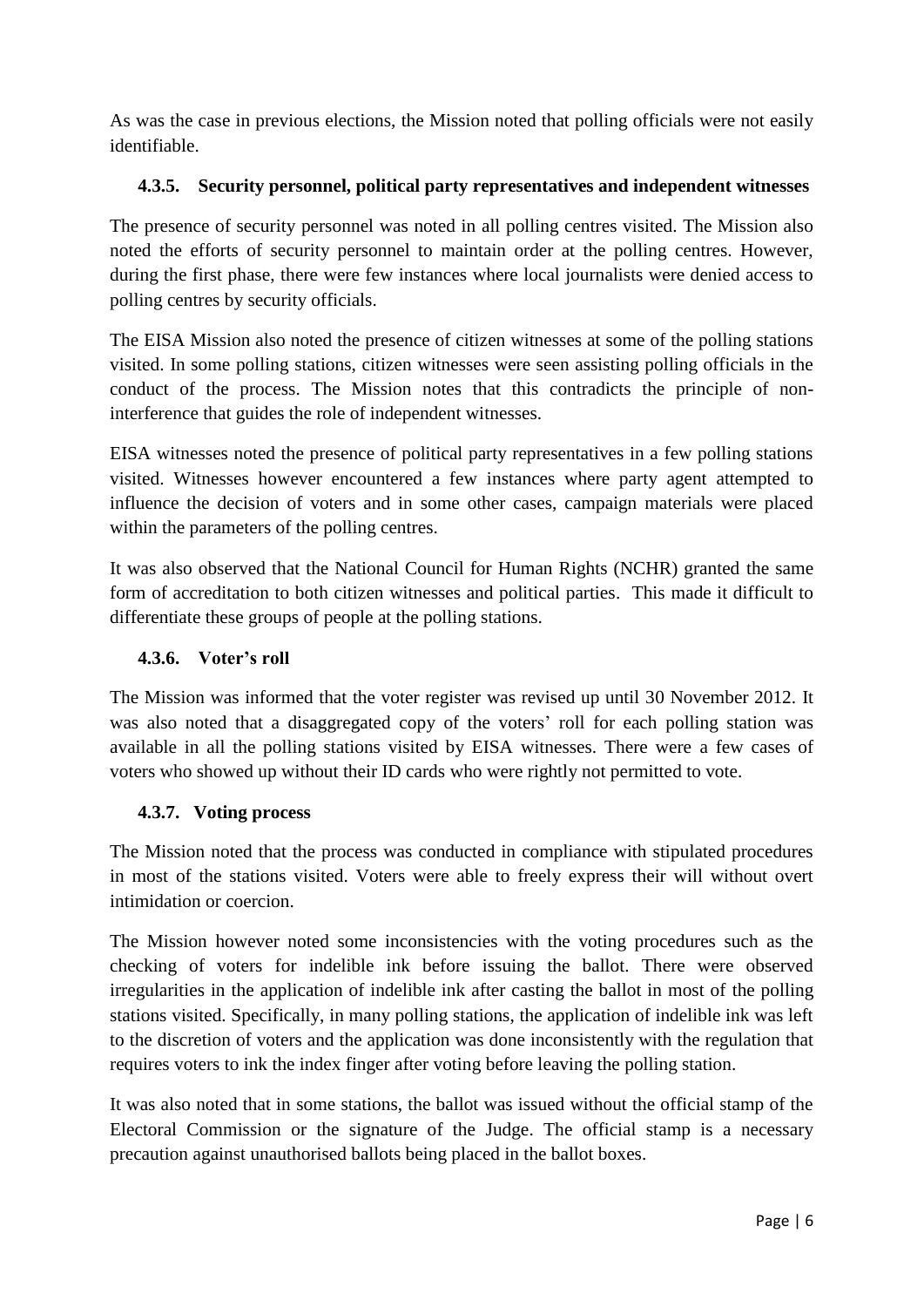### **4.3.8. Closing of the poll**

The large number of voters allocated to each polling station and the conduct of polling on one day resulted in long queues at stations, thus necessitating a four hour extension of polling hours on the both days of polling. EISA witnesses also visited a few polling stations where the Presiding Judges were not aware of the extension of polling hours. As a result of early closing, the result of the voting was invalidated in one polling station after the first phase. The outcome of the complaints and appeal process from the both phases of the process is yet to be determined.

The Mission notes that the closing procedures were conducted in compliance with the stipulated regulations.

### **4.3.9. Counting and aggregation of results**

EISA witnesses were granted access to the polling stations and aggregation centres to witness the counting and aggregation processes. Citizen witnesses and party representatives were also granted access to the counting and aggregation processes.

The Mission noted that overall the counting process was conducted in a transparent manner. However, the stipulated procedures were not complied with in some stations, specifically with regard to the reconciliation of used and unused ballot, as it was noted that this procedure was not conducted in some polling stations.

The Mission was particularly pleased to note that one of its recommendations from the previous election on the announcement and posting of results at polling stations has been adopted and became a procedure in the referendum. The decision of the Supreme Electoral Commission to announce and post the results at the polling stations and aggregation centres is a marked improvement on the previous electoral processes. While the Mission noted that this contributed to the transparency of the counting and aggregation processes, it also draws attention to the noncompliance with this procedure at some aggregation centres during both phases of the referendum.

### **5. Recommendations**

In view of its observations, the Mission makes the following recommendations:

- Considering the challenge of overcrowded polling stations experienced during the referendum, best practice suggests that no more than a thousand voters should be allocated to a polling station. In the absence of increased numbers of polling stations, there is a need to hold polling over two days and reduce the number of voters allocated per polling station in future referenda.
- Considering the responsibilities required of polling staff at polling stations, there is a need to allocate a standard number of polling staff to each station to ensure that procedures are consistently applied across all stations.
- In line with international best practices, it is important that the design and content of the ballot paper for all phases of an electoral process is the same to avoid misleading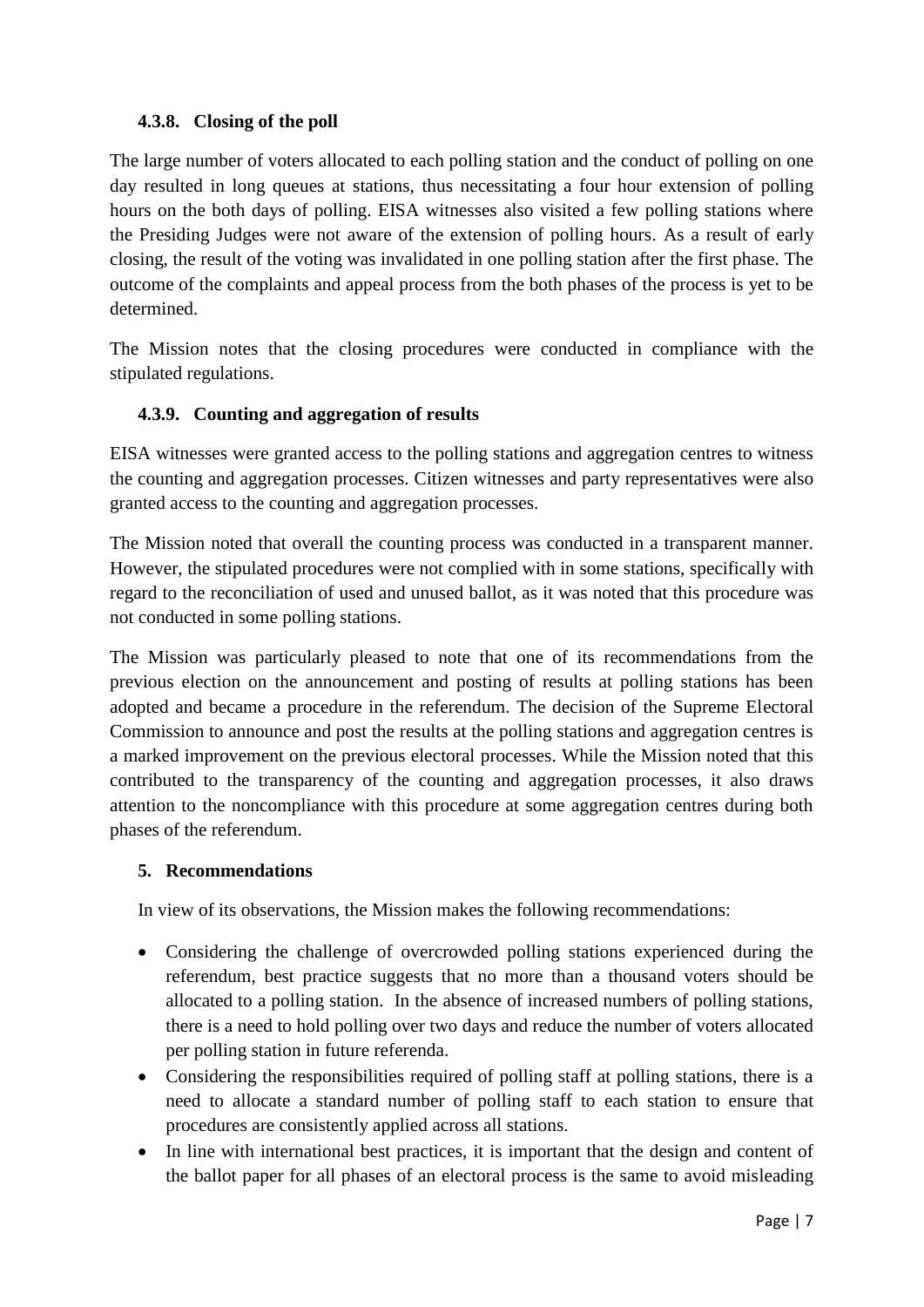voters. The Mission therefore recommends that the ballot for in-country and out of country voting in future elections and referenda should be the same.

- In view of the level of discretion exercised by polling officials, there is a need for training of polling officials. Furthermore the training of polling officials should also emphasise the need to apply counting procedures uniformly especially the reconciliation of ballots.
- The EISA Mission calls on the Egyptian authorities to provide early accreditation to international witnessing group to enable them undertake a comprehensive assessment of the electoral process, including the deployment of long-term witnesses.
- The Mission recommends that political party agents and citizen witnesses should be accredited and provided with different forms of identification to make it easy for voters to differentiate them from other officials at polling stations.
- While citizen witnessing groups have a vital role to play in contributing to the credibility of the electoral process, their role should be guided by the principle of noninterference. To address the contradictions observed in the role played by citizen witnesses during the referendum, it is important that citizen witnesses are trained to enable them understand their roles and responsibilities in the electoral process.

### **7. Conclusion**

Based on its findings during the two phases of the referendum and the guidelines enshrined in the African Charter on Democracy, Elections and Governance, the African Union Declaration on the Principles Governing Democratic Elections in Africa, the Declaration of Principles on International Election Observation and Code of Conduct for International Observers, and the Principles for Election Management, Monitoring and Observation (PEMMO), the EISA Technical Assessment Mission is of the opinion that the constitutional referendum held on 15 and 22 December 2012 was largely conducted in a manner which allowed the people of Egypt to express their opinion on the draft constitution in spite of the lack of consensus on the drafting process, the polarisation ahead of the polls and the prevoting violence.

The EISA Mission urges election stakeholders in Egypt to get any disputes over the referendum redressed through legal means.

Regardless of the referendum outcome, EISA notes that the adoption of a new constitution worldwide is not the end of the road in a democratic transition, but often marks a new beginning and an opportunity to put in place processes that lead to a favourable outcome for all citizens. This can also be the case in Egypt if political and social leaders seize the opportunity to perfect the Constitution through amendments where necessary or in the course of subsequent law-making by Parliament. All of this may only happen if Egyptians start working toward building trust across the political spectrum and social and religious divides.

The EISA Mission therefore calls on the Government, opposition leaders and people of Egypt to seek national conciliation through dialogue and consensus building to address the political polarisation in the country.

A final report will provide an in-depth analysis of the Mission's observations, findings and recommendations.